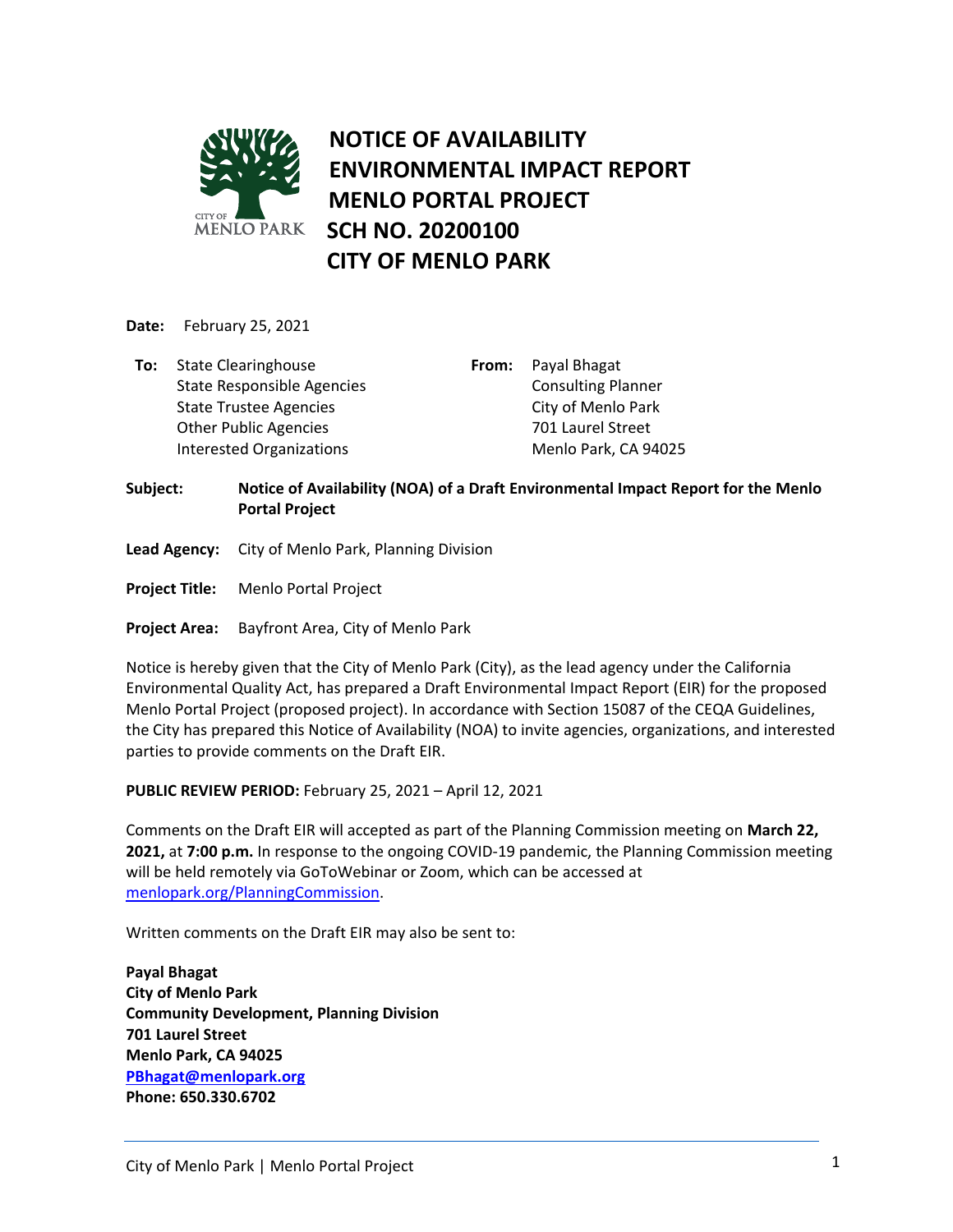Comments on the Draft EIR are due no later than the close of the Draft EIR review period (5:00 p.m. on **Monday, April 12, 2021**). However, we would appreciate your response at the earliest possible date. Please send your written comments to Payal Bhagat at the address shown above or by email to [PBhagat@menlopark.org](mailto:PBhagat@menlopark.org) with "Menlo Portal Project EIR" as the subject. Public agencies that provide comments are asked to include a contact person for the agency.

The Draft EIR is available online at: [https://www.menlopark.org/1774/Development-Projects-](https://www.menlopark.org/1774/Development-Projects-Environmental-Docum)[Environmental-Docum.](https://www.menlopark.org/1774/Development-Projects-Environmental-Docum) A paper copy is also available for a curbside pickup at the Menlo Park Main Library. Please visit menlopark.org/library for more information on how to reserve this document. If you require additional assistance, please contact Payal Bhagat at [PBhagat@menlopark.org.](mailto:PBhagat@menlopark.org)

**PROJECT LOCATION AND EXISTING CONDITIONS:** The approximately 3.2-acre project site is comprised of three parcels located at 104 Constitution Drive, 110 Constitution Drive, and 115 Independence Drive, north of US Highway 101 (US 101) in the City of Menlo Park. The site is bounded by Constitution Drive to the north, commercial and light manufacturing uses to the east, commercial office uses to the south, and Independence Drive and Marsh Road to the west.

The project site is designated Mixed Use Residential within the Bayfront Area on the City's General Plan Land Use Designations Map and is within the Residential-Mixed Use-Bonus (R-MU-B) zoning district. The generally level project site is currently developed with two single-story office buildings and one warehouse/industrial building with a small office component totaling approximately 64,832 square feet in size. The existing buildings on the project site were constructed between 1960 and 1966 and are currently occupied by office and industrial tenants. A total of 128 parking spaces are provided across all three parcels. Vegetation on the project site consists of small landscaped areas and approximately 13 mature trees along both the southern and northern borders of the project site, approximately 10 of which are heritage-sized trees.

**PROJECT DESCRIPTION:** The proposed project would result in the redevelopment of the project site with an approximately 326,581-gross-square-foot, seven-story multi-family apartment building with approximately 335 dwelling units (inclusive of 15 additional bonus units for the incorporation of onsite below market rate units per the City's BMR Housing Program (Chapter 16.96.040)) and an approximately 34,868-gross-square-foot commercial office building which would include approximately 1,600 gross square feet of child care space and associated 2,190-square-foot outdoor play area currently proposed as the community amenity space, as well as associated open space, circulation and parking, and infrastructure improvements. The project sponsor is currently proposing that 15 percent of the units (or 48 units of the 320 maximum units allowed by the Zoning Ordinance before accounting for the 15 bonus units) would be provided to below market rate (BMR) households in compliance with the City's BMR Housing Program Ordinance, Menlo Park Municipal Code, Chapter 16.96, and the City's BMR Housing Program Guidelines.

The ground floor of each building would be raised three to five feet above grade to comply with the City's green and sustainable building requirements to accommodate flood plain design and account for sea level rise. The proposed residential building would be a maximum of approximately 83 feet, 9 inches in height and the proposed commercial office building would be a maximum of 55 feet in height.

The residential building would include an at-grade, two-level, approximately 92,782-square-foot, 320 space parking garage. The commercial office building would also include an at-grade, two-level, approximately 44,254-square-foot parking garage with a total of 93 parking spaces, for a total of 413 parking spaces. Approximately 564 bicycle parking spaces would be provided across the project site.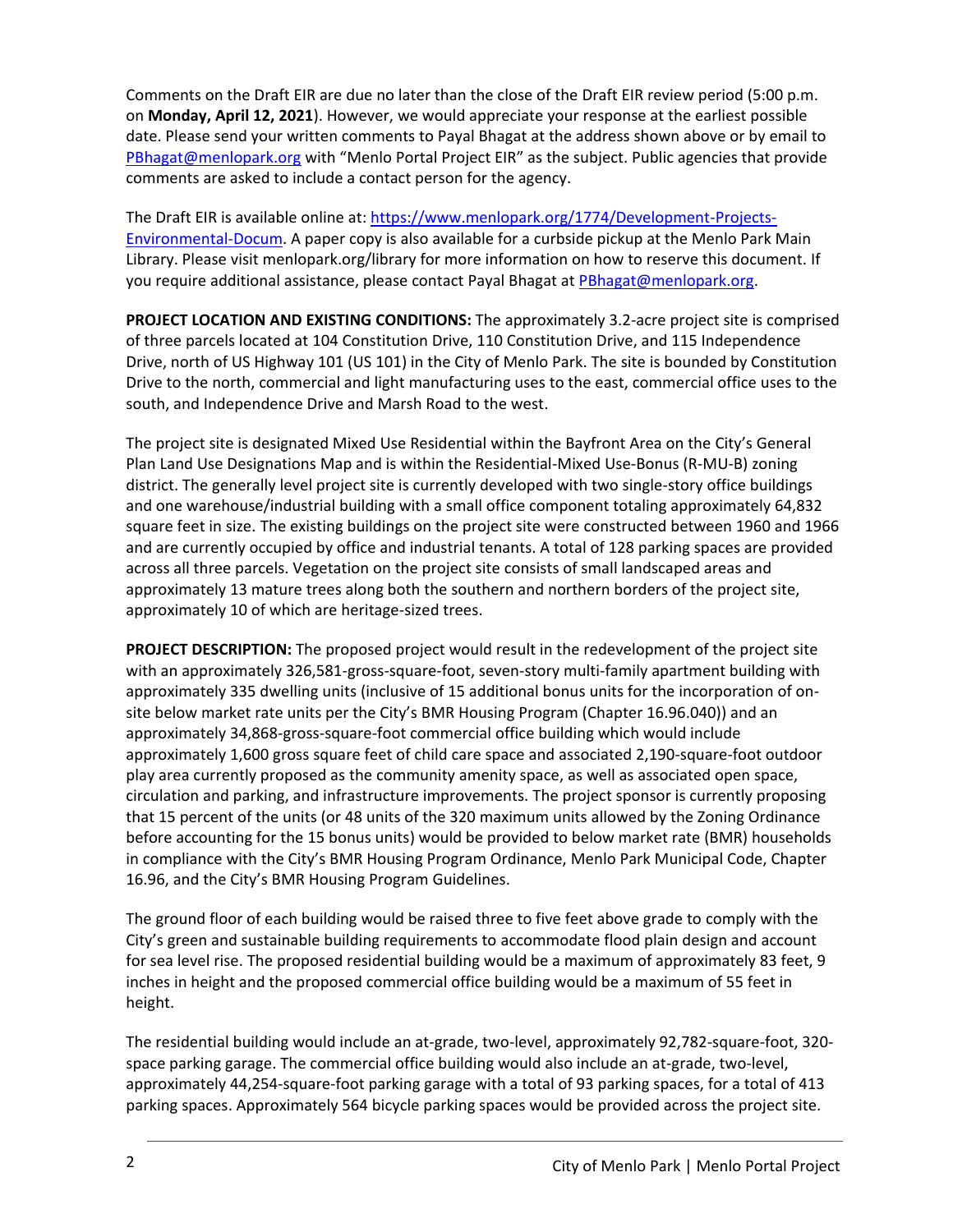A total of approximately 54,594 square feet of private residential, private child care, common, and publicly accessible open space would be provided in private balconies and terraces, at the ground floor, the third and seventh floors of the residential building, and at the roof of the commercial office building. The proposal also includes a use permit request for the storage and use of hazardous materials (diesel fuel) for emergency backup generator to be incorporated into the proposed project.

**PROJECT APPROVALS:** The following City discretionary approvals and actions would be required prior to development at the project site:

- **•** EIR Certification
- Adoption of Findings
- Use Permit
- Architectural Control
- Lot Line Adjustment
- Lot Merger
- **•** Heritage Tree Removal Permits
- **•** Below Market Rate Housing Agreement

In order to qualify for bonus-level development within the R-MU-B zoning district, the proposed project will also be required to complete an appraisal process to identify the value of the community amenities to be provided in exchange for the opportunity to develop at the bonus level. In addition, the project sponsor's community amenity proposal is subject to review and approval by the Planning Commission and/or City Council. There will be a fiscal impact analysis conducted regarding the proposed project. These informational analyses provide additional information for decision makers in evaluating the permits and approvals listed above.

**RESPONSIBLE AGENCIES:** The City requests the following agencies review the analysis within the Draft EIR regarding information relevant to your agency's statutory responsibilities in connection with the proposed project, pursuant to CEQA Guidelines Section 15086. Your agency may need to use the EIR prepared by the City when considering any permits or other approvals that your agency must issue for the proposed project.

- Pacific Gas & Electric
- California Department of Transportation
- California Department of Toxic Substance Control
- California Regional Water Quality Control Board
- City/County Association of Governments
- Bay Area Air Quality Management District
- San Mateo County Transportation Authority
- San Mateo County Environmental Health Division
- Menlo Park Fire Protection District
- West Bay Sanitary District

**INTRODUCTION TO EIR:** The project site is within the ConnectMenlo study area. ConnectMenlo, which updated the City's General Plan Land Use and Circulation Elements and rezoned the land in the M-2